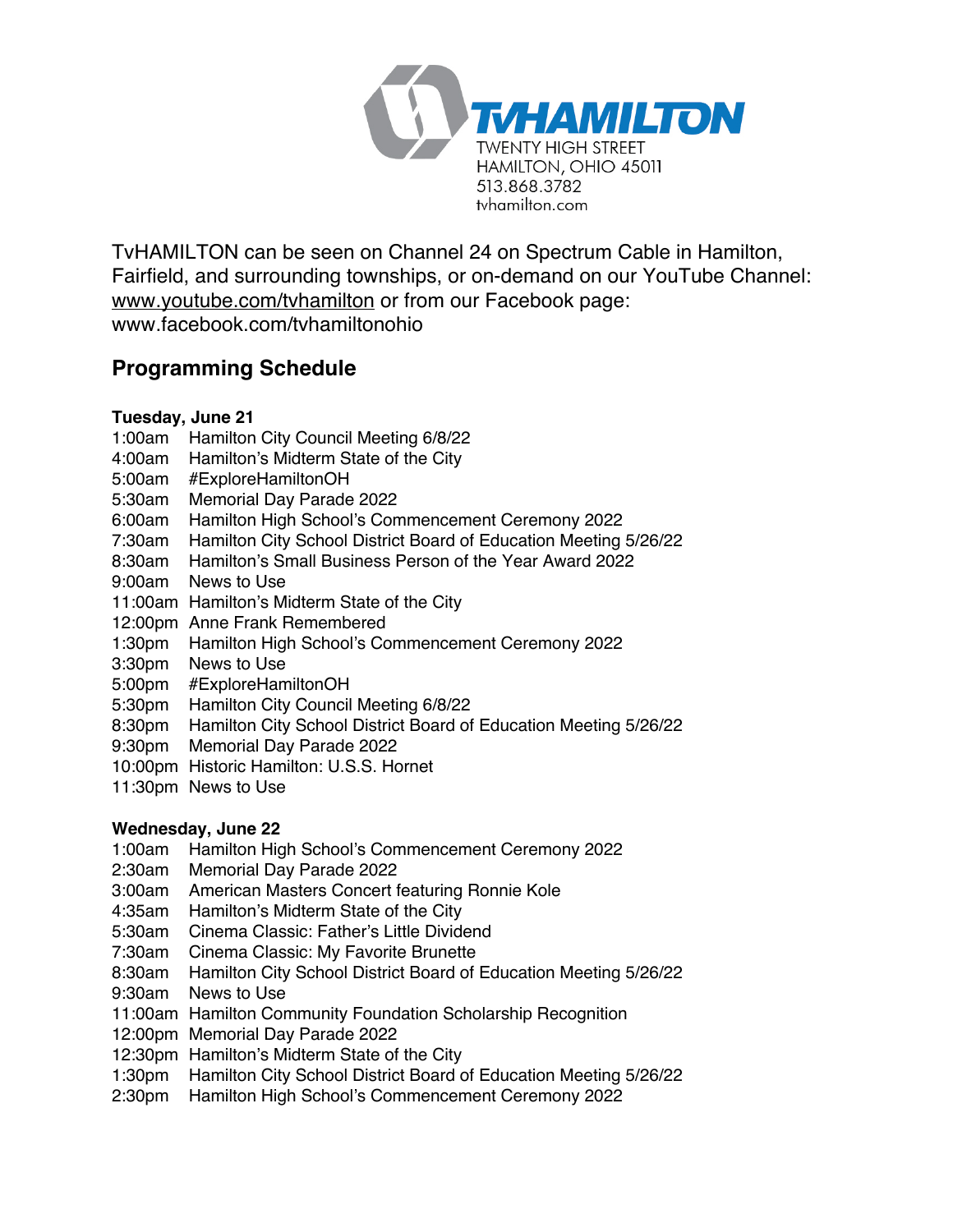- 4:00pm News to Use
- 5:00pm Memorial Day Parade 2022
- 5:30pm Hamilton High School's Commencement Ceremony 2022
- 7:00pm Ray Combs Remembered
- 8:00pm Cinema Classic: Our Town
- 9:30pm SportsTalk: Jim Grimm
- 10:30pm #ExploreHamiltonOH
- 11:00pm News to Use

## **Thursday, June 23**

- 1:00am Cinema Classic: My Man Godfrey
- 2:35am Cinema Classic: Sabrina
- 4:30am Hamilton High School's Top Scholars Recognition
- 5:15am Hamilton High School's Military Recognition
- 6:05am Hamilton's Midterm State of the City
- 7:00am Hamilton High School's Commencement Ceremony 2022
- 8:30am What's Your Story? Gerry Hammond
- 9:30am News to Use
- 11:00am Memorial Day Parade 2022
- 11:30am Hamilton's Midterm State of the City
- 12:30pm #ExploreHamiltonOH
- 1:00pm Hamilton High School's Commencement 2022
- 2:30pm Sports Talk: Jim Grimm
- 3:30pm News to Use
- 5:00pm The Memphis Belle: Flying Fortress
- 6:00pm Hamilton's Midterm State of the City
- **7:00pm Hamilton City Council Meeting 6/22/22**
- 10:00pm Cinema Classic: The Admiral was a Lady
- 11:30pm News to Use

#### **Friday, June 24**

- 1:00am Cinema Classic: Love Affair
- 2:30am Cinema Classic: They Meet Again
- 3:45am Cinema Classic: Till the Clouds Roll By
- 6:00am Hamilton City Council Meeting 6/22/22
- 9:00am News to Use
- 11:00am Hamilton High School's Top Scholars Recognition
- 12:00pm Hamilton High School's Military Recognition
- 1:00pm Memorial Day Parade 2022
- 1:30pm Hamilton High School's Commencement Ceremony 2022
- 3:00pm News to Use
- 5:00pm Hamilton City Council Meeting 6/22/22
- 8:00pm Hamilton City School District Board of Education Meeting 5/26/22
- 9:00pm Memorial Day Parade 2022
- 9:30pm Hamilton High School's Commencement Ceremony 2022
- 11:00pm News to Use

## **Saturday, June 25**

12:00am Cinema Classic: Snows of Kilimanjaro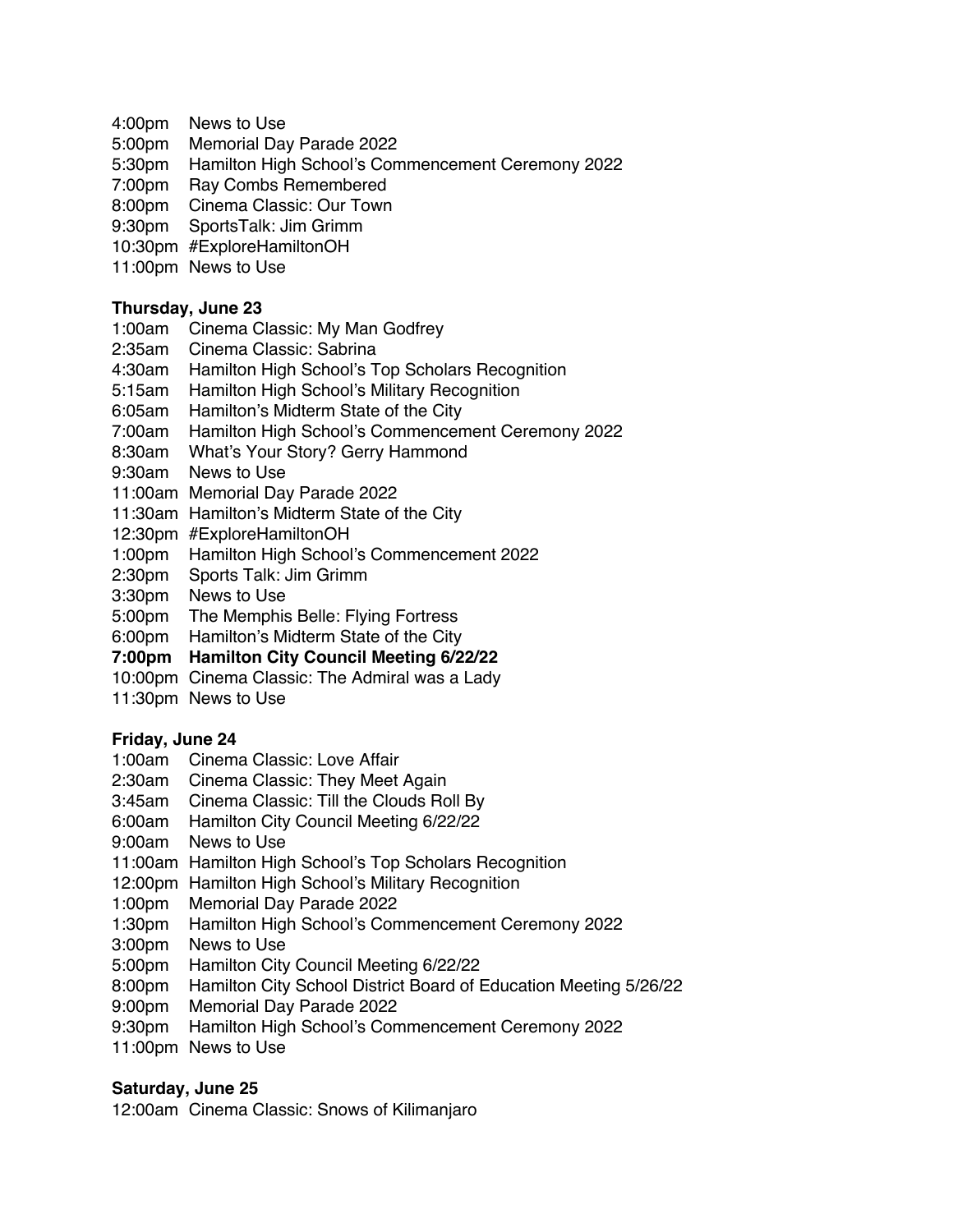- 2:00am Cinema Classic: Royal Wedding
- 3:35am Cinema Classic: Shadow of a Doubt
- 5:30am Cinema Classic: The Boy in the Plastic. Bubble
- 7:05am Cinema Classic: Jack and the Beanstalk
- 8:30am Kartoon Klassics
- 9:30am News to Use
- 11:00am Bill Moeller Tribute
- 12:35am #ExploreHamiltonOH
- 1:00pm Hamilton City Council Meeting 6/22/22
- 4:00pm Memorial Day Parade 2022
- 4:30pm Hamilton City School District Board of Education Meeting 5/26/22
- 5:30pm Picnic & Pops Concert
- 7:30pm Celebrating Self: Jungle Jim
- 8:30pm Hamilton High School's Commencement Ceremony 2022

## **10:00pm Cinema Classic: That Uncertain Feeling**

11:30pm News to Use

## **Sunday, June 26**

- 12:00am News to Use
- 3:00am Hamilton High School's Commencement Ceremony 2022
- 4:30am #ExploreHamiltonOH
- 5:00am Hamilton City Council Meeting 6/22/22
- 8:00am Hamilton City School District Board of Education Meeting 5/26/22
- 9:30am News to Use
- 12:30pm #ExploreHamiltonOH
- 1:00pm 4 Grands, 8 Hands
- 3:00pm Hamilton City Council Meeting 6/22/22
- 6:00pm Cinema Classic: That Uncertain Feeling
- 7:30pm Hamilton City School District Board of Education Meeting 5/26/22
- 8:05pm Memorial Day Parade 2022
- 8:30pm The Mozart Festival Grand Finale Concert
- 10:30pm Hamilton Community Foundation Scholarship Recognition
- 11:00pm News to Use

#### **Monday, June 27**

- 1:00am Memorial Day Parade 2022
- 1:30am Hamilton High School's Commencement Ceremony 2022
- 3:00am Hamilton City Council Meeting 6/22/22
- 6:00am Hamilton Community Foundation Scholarship Recognition
- 7:00am Memorial Day Parade 2022
- 7:30am What's Your Story? Paul Stanbery
- 9:00am News to Use
- 11:00am Hamilton High School's Commencement Ceremony 2022
- 12:30pm Champion: 100 Years!
- 3:00pm News to Use
- 5:00pm Hamilton City Council Meeting 6/22/22
- 8:00pm Hamilton's Midterm State of the City
- 9:00pm Hamilton City School District Board of Education Meeting 5/26/22
- 10:00pm Memorial Day Parade 2022